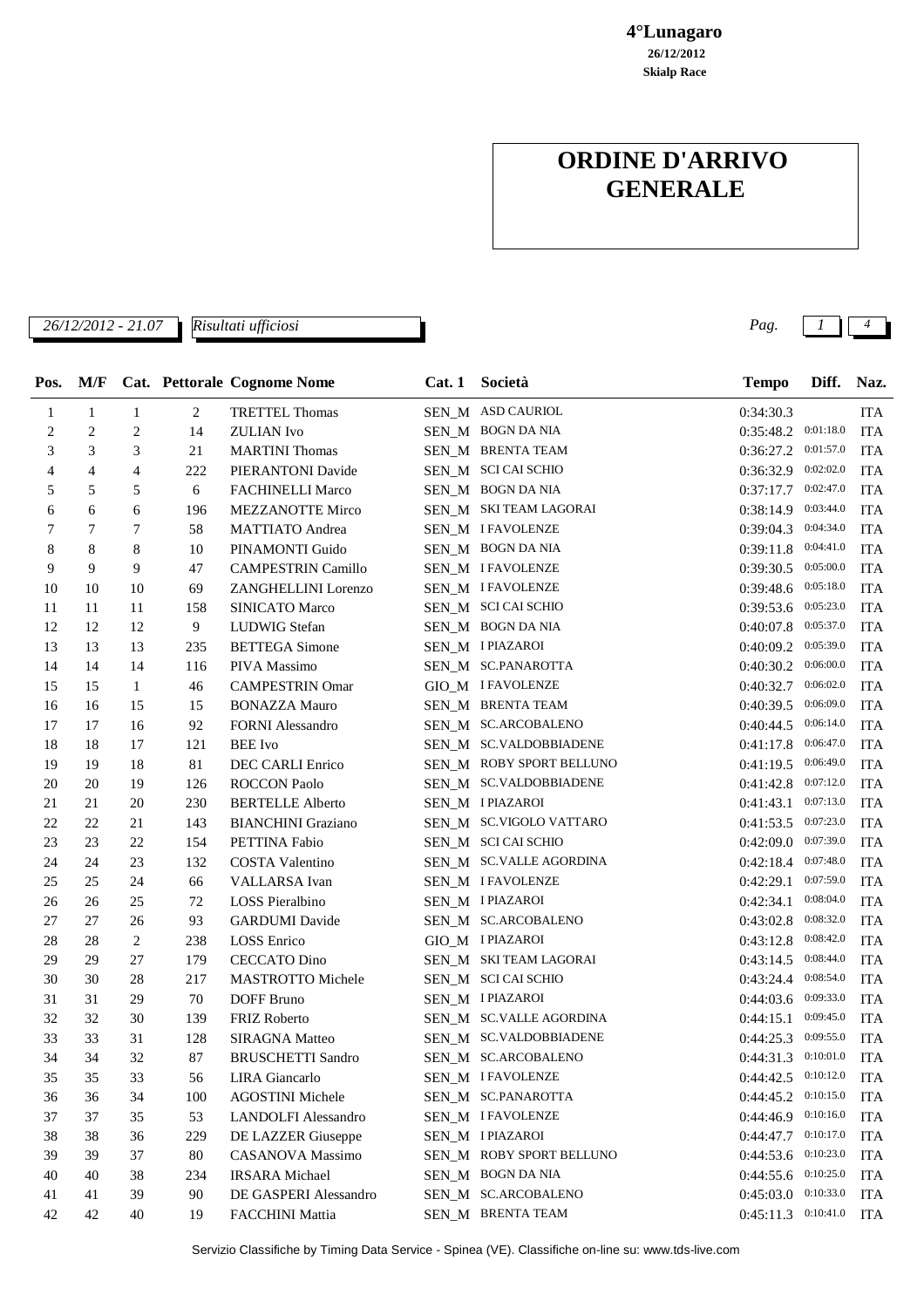| Pos. | M/F          |    |     | Cat. Pettorale Cognome Nome   | Cat.1 | Società                          | <b>Tempo</b>            | Diff.     | Naz.       |
|------|--------------|----|-----|-------------------------------|-------|----------------------------------|-------------------------|-----------|------------|
| 43   | 43           | 41 | 11  | <b>TOLL Dietmar</b>           |       | SEN_M BOGN DA NIA                | $0:45:25.5$ $0:10:55.0$ |           | <b>ITA</b> |
| 44   | 44           | 42 | 149 | <b>FRIGO Silvano</b>          |       | SEN_M SCI CAI SCHIO              | 0:45:36.0 0:11:06.0     |           | <b>ITA</b> |
| 45   | 45           | 43 | 101 | <b>ANDERLE Giiovanni</b>      |       | SEN_M SC.PANAROTTA               | 0:45:47.8 0:11:17.0     |           | <b>ITA</b> |
| 46   | 46           | 44 | 160 | <b>ZANOTELLI Tommy</b>        |       | SEN_M SCI CAI SCHIO              | 0:45:48.7 0:11:18.0     |           | <b>ITA</b> |
| 47   | 47           | 45 | 144 | <b>GIACOMELLI Giuliano</b>    |       | SEN_M SC.VIGOLO VATTARO          | $0:45:51.0$ $0:11:21.0$ |           | <b>ITA</b> |
| 48   | 48           | 46 | 183 | <b>DELLAMARIA Franco</b>      |       | SEN_M SKITEAM LAGORAI            | 0:45:58.5 0:11:28.0     |           | <b>ITA</b> |
| 49   | 49           | 47 | 85  | <b>BAROZZI Massimo</b>        |       | SEN_M SC.ARCOBALENO              | $0:46:07.5$ $0:11:37.0$ |           | <b>ITA</b> |
| 50   | 50           | 48 | 161 | <b>BASSETTO Yuri</b>          |       | SEN_M SCI NORDICO BOLZANO        | $0:46:10.3$ $0:11:40.0$ |           | <b>ITA</b> |
| 51   | 51           | 49 | 73  | <b>ORLER Simone</b>           |       | SEN_M IPIAZAROI                  | $0:46:11.1$ $0:11:41.0$ |           | <b>ITA</b> |
| 52   | 52           | 50 | 26  | <b>BATTISTI Martino</b>       |       | SEN_M GRONLAIT ORIENTEERING TEAM | $0:46:12.5$ $0:11:42.0$ |           | <b>ITA</b> |
| 53   | 53           | 51 | 224 | FRIZZO Davide                 |       | SEN_M IFAVOLENZE                 | $0:46:15.6$ $0:11:45.0$ |           | <b>ITA</b> |
| 54   | 54           | 52 | 207 | PIASENTE Mario                |       | SEN_M SKITEAM LAGORAI            | 0:46:18.7 0:11:48.0     |           | <b>ITA</b> |
| 55   | 55           | 53 | 137 | FARENZENA Giorgio             |       | SEN_M SC.VALLE AGORDINA          | $0:46:20.7$ $0:11:50.0$ |           | <b>ITA</b> |
| 56   | 56           | 54 | 52  | <b>GASPERINI Patrik</b>       |       | SEN_M IFAVOLENZE                 | 0:46:23.4 0:11:53.0     |           | <b>ITA</b> |
| 57   | 57           | 55 | 175 | <b>BROCCATO Francesco</b>     |       | SEN_M SKITEAM LAGORAI            | 0:46:32.4 0:12:02.0     |           | <b>ITA</b> |
| 58   | $\mathbf{1}$ | 1  | 98  | <b>OSLER</b> Federica         |       | SEN_F SC.ARCOBALENO              | $0:46:58.8$ $0:12:28.0$ |           | <b>ITA</b> |
| 59   | 58           | 56 | 108 | <b>FONTANARI</b> Daniele      |       | SEN_M SC.PANAROTTA               | $0:46:59.5$ 0:12:29.0   |           | <b>ITA</b> |
| 60   | 59           | 57 | 150 | <b>GUASINA</b> Giorgio        |       | SEN_M SCI CAI SCHIO              | $0:47:00.7$ 0:12:30.0   |           | <b>ITA</b> |
| 61   | 60           | 58 | 8   | LUDWIG Gerhard                |       | SEN_M BOGN DA NIA                | $0:47:01.6$ $0:12:31.0$ |           | <b>ITA</b> |
| 62   | 61           | 59 | 134 | <b>DECIMA</b> Simone          |       | SEN M SC.VALLE AGORDINA          | $0:47:01.7$ $0:12:31.0$ |           | <b>ITA</b> |
| 63   | 62           | 60 | 223 | <b>GALVAN Matteo</b>          |       | SEN M SCI CAI SCHIO              | $0:47:12.3$ $0:12:42.0$ |           | <b>ITA</b> |
| 64   | 63           | 61 | 27  | <b>CUEL Matteo</b>            |       | SEN_M_GRONLAIT ORIENTEERING TEAM | 0:47:14.9 0:12:44.0     |           | <b>ITA</b> |
| 65   | 64           | 62 | 110 | <b>HOFFER Franco</b>          |       | SEN_M SC.PANAROTTA               | $0:47:28.1$ $0:12:58.0$ |           | <b>ITA</b> |
| 66   | 65           | 63 | 140 | <b>MATTEI</b> Sergio          |       | SEN_M SC.VALLE AGORDINA          | 0:47:49.4 0:13:19.0     |           | <b>ITA</b> |
| 67   | 66           | 64 | 189 | <b>GINAMMI</b> Marco          |       | SEN_M SKITEAM LAGORAI            | $0:47:52.6$ $0:13:22.0$ |           | <b>ITA</b> |
| 68   | 67           | 65 | 44  | <b>BUFFA Gabriele</b>         |       | SEN_M IFAVOLENZE                 | $0:47:53.3$ $0:13:23.0$ |           | <b>ITA</b> |
| 69   | 68           | 66 | 218 | DE BERTOLIS Ervin             |       | SEN_M IPIAZAROI                  | $0:48:00.3$ $0:13:30.0$ |           | <b>ITA</b> |
| 70   | 69           | 67 | 232 | <b>DANTONE</b> Ennio          |       | SEN_M BOGN DA NIA                | $0:48:01.0$ $0:13:31.0$ |           | <b>ITA</b> |
| 71   | 70           | 68 |     |                               |       | SEN_M DOLOMITI SKIALP            | $0:48:03.7$ $0:13:33.0$ |           | <b>ITA</b> |
| 72   | 71           | 69 | 24  | <b>MIOLA</b> Denis            |       |                                  | $0:48:10.4$ $0:13:40.0$ |           | <b>ITA</b> |
|      |              |    | 152 | <b>MAINO</b> Andrea           |       | SEN_M SCI CAI SCHIO              |                         |           |            |
| 73   | 72           | 70 | 162 | <b>BONVECCHIO Edoardo</b>     |       | SEN_M SKI ALP VAL DI SOLE        | $0:48:11.2$ $0:13:41.0$ |           | <b>ITA</b> |
| 74   | 73           | 71 | 42  | <b>BELLIN</b> Lorenzo         |       | SEN_M IFAVOLENZE                 | 0:48:17.6 0:13:47.0     |           | <b>ITA</b> |
| 75   | 74           | 72 | 129 | <b>CADORIN Valentino</b>      |       | SEN M SC.VALLE AGORDINA          | 0:48:26.1               | 0:13:56.0 | <b>ITA</b> |
| 76   | 75           | 73 | 63  | <b>TORGHELE Gabriele</b>      |       | SEN_M IFAVOLENZE                 | 0:48:26.3 0:13:56.0     |           | <b>ITA</b> |
| 77   | 76           | 74 | 32  | <b>FACCHIN Vittorio</b>       |       | SEN_M GS.LAMON                   | 0:48:29.1 0:13:59.0     |           | <b>ITA</b> |
| 78   | 77           | 75 | 180 | <b>CECCATO</b> Emilio         |       | SEN_M SKITEAM LAGORAI            | $0:48:43.8$ $0:14:13.0$ |           | <b>ITA</b> |
| 79   | 78           | 76 | 182 | DELLA DORA Gabriele           |       | SEN_M_ SKI TEAM LAGORAI          | $0:48:45.4$ $0:14:15.0$ |           | <b>ITA</b> |
| 80   | 79           | 77 | 188 | <b>GASPERINI Massimiliano</b> |       | SEN_M SKI TEAM LAGORAI           | $0:48:46.6$ $0:14:16.0$ |           | <b>ITA</b> |
| 81   | 80           | 78 | 107 | FONTANARI Alberto             |       | SEN_M SC.PANAROTTA               | 0:48:54.1 0:14:24.0     |           | <b>ITA</b> |
| 82   | 81           | 79 | 194 | <b>MENGARDA Marco</b>         |       | SEN_M_ SKI TEAM LAGORAI          | 0:48:55.2 0:14:25.0     |           | <b>ITA</b> |
| 83   | 82           | 80 | 185 | <b>FANTE</b> Loris            |       | SEN_M SKITEAM LAGORAI            | 0:49:00.0 0:14:30.0     |           | <b>ITA</b> |
| 84   | 83           | 81 | 127 | <b>SAVARIN Daniele</b>        |       | SEN_M SC.VALDOBBIADENE           | $0:49:03.1$ $0:14:33.0$ |           | <b>ITA</b> |
| 85   | 84           | 82 | 200 | <b>OLIVIERI</b> Roberto       |       | SEN_M SKI TEAM LAGORAI           | 0:49:27.3 0:14:57.0     |           | <b>ITA</b> |
| 86   | 85           | 83 | 123 | <b>FRATTA Stefano</b>         |       | SEN M SC.VALDOBBIADENE           | 0:49:35.5 0:15:05.0     |           | <b>ITA</b> |
| 87   | 86           | 84 | 96  | MODENA Giuliano               |       | SEN_M SC.ARCOBALENO              | 0:49:36.4 0:15:06.0     |           | <b>ITA</b> |
| 88   | 87           | 85 | 231 | CECCO Dario                   |       | SEN_M IPIAZAROI                  | 0:49:38.0 0:15:08.0     |           | <b>ITA</b> |
| 89   | 88           | 86 | 210 | <b>TOMASELLI Graziano</b>     |       | SEN M SKITEAM LAGORAI            | 0:49:39.1 0:15:09.0     |           | <b>ITA</b> |
| 90   | 89           | 87 | 33  | <b>FORLIN</b> Gabriele        |       | SEN_M GS.LAMON                   | 0:49:43.6 0:15:13.0     |           | <b>ITA</b> |
| 91   | 90           | 88 | 23  | <b>BERTELLE Alessandro</b>    |       | SEN_M DOLOMITI SKIALP            | 0:49:44.4 0:15:14.0     |           | <b>ITA</b> |
| 92   | 91           | 89 | 135 | <b>DEL DIN Alessandro</b>     |       | SEN_M_SC.VALLE AGORDINA          | 0:49:45.7 0:15:15.0     |           | <b>ITA</b> |
| 93   | 92           | 90 | 99  | <b>TREBO</b> Davide           |       | SEN_M SC.ARCOBALENO              | 0:49:48.4 0:15:18.0     |           | <b>ITA</b> |
| 94   | 93           | 91 | 214 | <b>BONFANTE Luca</b>          |       | SEN_M SPORTLER TEAM              | $0:50:01.7$ $0:15:31.0$ |           | <b>ITA</b> |
| 95   | 2            | 2  | 157 | SARTOGO Monica                |       | SEN_F SCI CAI SCHIO              | 0:50:09.2 0:15:39.0     |           | <b>ITA</b> |
| 96   | 94           | 92 | 97  | MORANDUZZO Giulio             |       | SEN_M SC.ARCOBALENO              | 0:50:36.1               | 0:16:06.0 | <b>ITA</b> |
| 97   | 95           | 93 | 195 | <b>MENGARDA Danilo</b>        |       | SEN_M SKITEAM LAGORAI            | 0:50:37.8 0:16:07.0     |           | <b>ITA</b> |
| 98   | 96           | 94 | 190 | <b>GRANELLO Stefano</b>       |       | SEN_M SKITEAM LAGORAI            | $0:50:38.7$ $0:16:08.0$ |           | <b>ITA</b> |
| 99   | 97           | 95 | 76  | <b>TRENTINAGLIA Alessio</b>   |       | SEN_M KREUZPITZE                 | $0:51:05.8$ 0:16:35.0   |           | <b>ITA</b> |

Servizio Classifiche by Timing Data Service - Spinea (VE). Classifiche on-line su: www.tds-live.com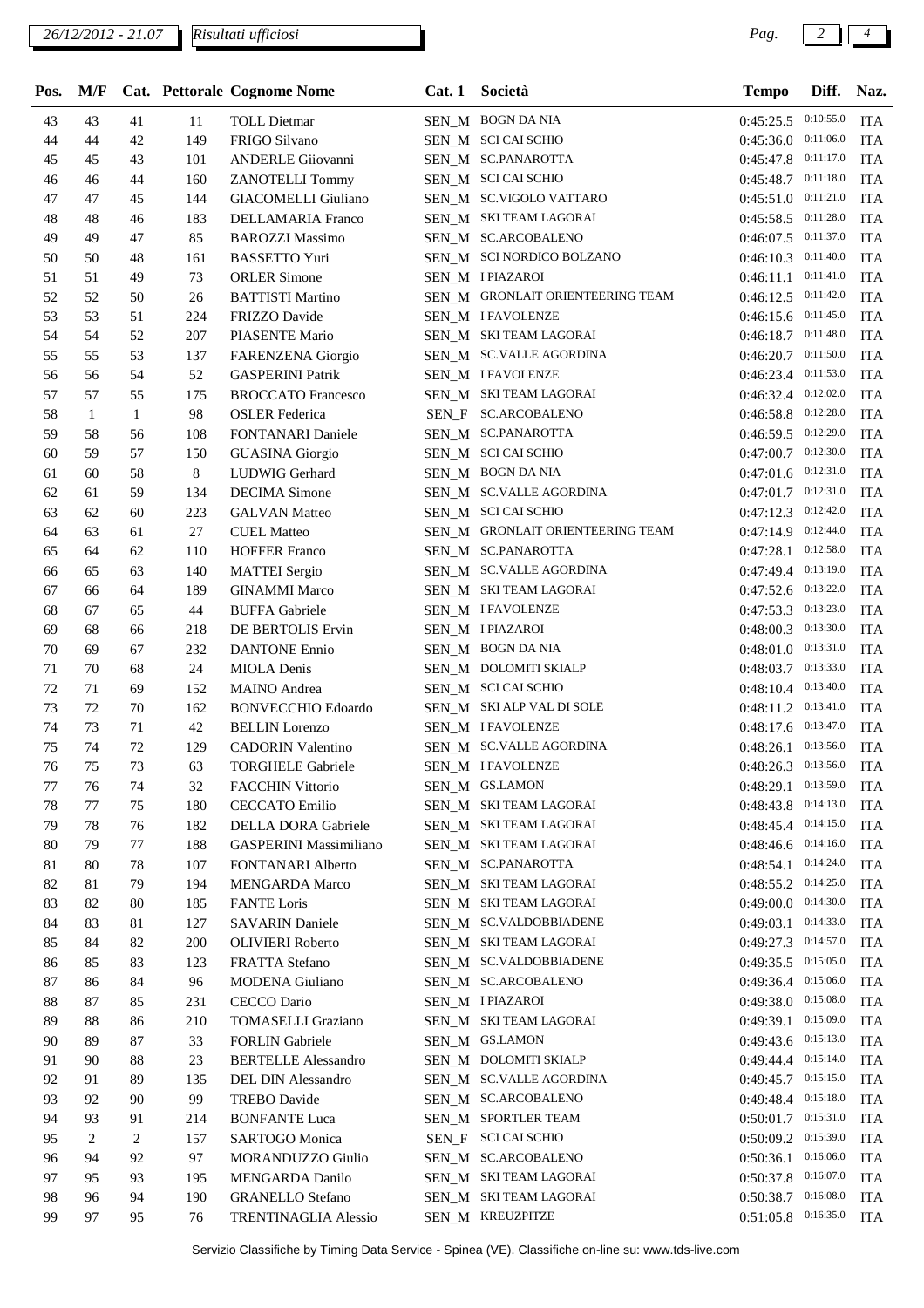| Pos. | M/F |                |        | Cat. Pettorale Cognome Nome  | Cat.1 | Società                          | <b>Tempo</b>            | Diff.     | Naz.       |
|------|-----|----------------|--------|------------------------------|-------|----------------------------------|-------------------------|-----------|------------|
| 100  | 98  | 96             | 50     | DE MONTE Denis               |       | SEN_M IFAVOLENZE                 | $0:51:07.7$ 0:16:37.0   |           | <b>ITA</b> |
| 101  | 99  | 97             | 88     | <b>CAINELLI</b> Claudio      |       | SEN_M SC.ARCOBALENO              | $0:51:10.3$ $0:16:40.0$ |           | <b>ITA</b> |
| 102  | 100 | 98             | 77     | TISOT Andrea                 |       | SEN M PEDAVENA                   | $0:51:19.8$ 0:16:49.0   |           | <b>ITA</b> |
| 103  | 101 | 99             | 156    | PIZZOLATO Alessandro         |       | SEN_M_ SCI CAI SCHIO             | 0:51:31.3 0:17:01.0     |           | <b>ITA</b> |
| 104  | 102 | 100            | 153    | MENEGOTTO Fabio              |       | SEN_M SCI CAI SCHIO              | $0:51:41.1$ $0:17:11.0$ |           | <b>ITA</b> |
| 105  | 103 | 101            | 41     | <b>ANDRIOLLO Daniele</b>     |       | SEN_M IFAVOLENZE                 | 0:52:03.4 0:17:33.0     |           | <b>ITA</b> |
| 106  | 104 | 102            | 12     | VOLTOLINI Roberto            |       | SEN_M BOGN DA NIA                | 0:52:27.7 0:17:57.0     |           | <b>ITA</b> |
| 107  | 105 | 3              | 55     | <b>LENZI</b> Alberto         |       | GIO_M IFAVOLENZE                 | $0:52:28.5$ $0:17:58.0$ |           | <b>ITA</b> |
| 108  | 106 | 103            | 228    | <b>TISI</b> Gabriele         |       | SEN_M KREUZPITZE                 | 0:52:50.1               | 0:18:20.0 | <b>ITA</b> |
| 109  | 107 | 104            | 62     | SIGNORETTO Andrea            |       | SEN_M IFAVOLENZE                 | $0:52:56.7$ 0:18:26.0   |           | <b>ITA</b> |
| 110  | 108 | 105            | 124    | POSSAMANI Renzo              |       | SEN_M SC.VALDOBBIADENE           | $0:52:59.3$ $0:18:29.0$ |           | <b>ITA</b> |
| 111  | 109 | 106            | 68     | ZANGHELLINI Antonio          |       | SEN_M IFAVOLENZE                 | 0:53:34.2 0:19:04.0     |           | <b>ITA</b> |
| 112  | 110 | 107            | 28     | FESTI Andrea                 |       | SEN_M GRONLAIT ORIENTEERING TEAM | $0:53:35.3$ $0:19:05.0$ |           | <b>ITA</b> |
| 113  | 111 | 108            | 191    | <b>GRANELLO Cristiano</b>    |       | SEN_M_SKI TEAM LAGORAI           | $0:53:42.1$ $0:19:12.0$ |           | <b>ITA</b> |
| 114  | 112 | 109            | 146    | FEDELI Enzo                  |       | SEN_M SCI CAI SCHIO              | 0:54:11.1               | 0:19:41.0 | <b>ITA</b> |
| 115  | 113 | 110            | 51     | FONTANARI Andrea             |       | SEN_M IFAVOLENZE                 | $0:54:16.3$ 0:19:46.0   |           | <b>ITA</b> |
| 116  | 114 | 111            | 187    | <b>GABRIELI</b> Andrea       |       | SEN_M SKITEAM LAGORAI            | $0:55:19.6$ $0:20:49.0$ |           | <b>ITA</b> |
| 117  | 115 | 112            | 155    | PIZZOLATO Enrico             |       | SEN_M SCI CAI SCHIO              | $0:55:37.0$ $0:21:07.0$ |           | <b>ITA</b> |
| 118  | 116 | 113            | 74     | <b>RATTIN Denis</b>          |       | SEN_M IPIAZAROI                  | 0:55:49.9 0:21:19.0     |           | <b>ITA</b> |
| 119  | 117 | 114            | 237    | LOSS Rolando                 |       | SEN_M IPIAZAROI                  | $0:55:51.9$ $0:21:21.0$ |           | <b>ITA</b> |
| 120  | 118 | 115            | 202    | <b>PACHER Nicolas</b>        |       | SEN_M SKITEAM LAGORAI            | $0:55:52.6$ $0:21:22.0$ |           | <b>ITA</b> |
| 121  | 119 | 116            | 184    | FABBIANO Lorenzo             |       | SEN_M SKITEAM LAGORAI            | $0:55:52.6$ $0:21:22.0$ |           | <b>ITA</b> |
| 122  | 120 | 117            | 169    | <b>BISATO</b> Devis          |       | SEN_M SKITEAM LAGORAI            | $0:56:03.6$ $0:21:33.0$ |           | <b>ITA</b> |
| 123  | 121 | 118            | 49     | DANI Giuliano                |       | SEN_M IFAVOLENZE                 | $0:56:07.9$ $0:21:37.0$ |           | <b>ITA</b> |
| 124  | 122 | 119            | 219    | <b>PIERANTONI</b> Giuseppe   |       | SEN_M SCI CAI SCHIO              | $0:56:19.1$ $0:21:49.0$ |           | <b>ITA</b> |
| 125  | 123 | 120            | 148    | FORSANA Mario                |       | SEN_M SCI CAI SCHIO              | $0:56:21.9$ $0:21:51.0$ |           | <b>ITA</b> |
| 126  | 124 | 121            | 209    | STEFANI Andrea               |       | SEN M SKITEAM LAGORAI            | $0:56:44.9$ $0:22:14.0$ |           | <b>ITA</b> |
| 127  | 125 | 122            | 236    | <b>MULLER Nicola</b>         |       | SEN M SKITEAM LAGORAI            | $0:56:56.9$ 0:22:26.0   |           | <b>ITA</b> |
| 128  | 126 | 123            | $20\,$ | <b>GIACOMELLI Gianmarco</b>  |       | SEN_M BRENTA TEAM                | $0:57:20.5$ 0:22:50.0   |           | <b>ITA</b> |
| 129  | 127 | 124            | 203    | PASQUAZZO Luca               |       | SEN_M SKITEAM LAGORAI            | $0:57:35.0$ $0:23:05.0$ |           | <b>ITA</b> |
| 130  | 128 | 125            | 233    | <b>LORENZ Valerio</b>        |       | SEN_M BOGN DA NIA                | $0:57:45.7$ 0:23:15.0   |           | <b>ITA</b> |
| 131  | 129 | 126            | 220    | <b>IAGHER Simone</b>         |       | SEN_M IPIAZAROI                  | $0:57:51.6$ $0:23:21.0$ |           | <b>ITA</b> |
| 132  | 130 | 127            | 166    | <b>BALLERIN Lorenzo</b>      |       | SEN_M SKITEAM LAGORAI            | $0:58:24.5$ $0:23:54.0$ |           | <b>ITA</b> |
| 133  | 131 | 128            | 221    | <b>DEBERTOLIS Alessandro</b> |       | SEN_M IPIAZAROI                  | $0:58:42.7$ $0:24:12.0$ |           | <b>ITA</b> |
| 134  | 132 | 129            | 75     | <b>TERRAGNOLO Bruno</b>      |       | SEN_M KREUZPITZE                 | $0:58:45.2$ $0:24:15.0$ |           | <b>ITA</b> |
| 135  | 133 | 130            | $22\,$ | <b>ZANIN</b> Daniele         |       | SEN_M CAI AGORDO                 | $0:58:56.1$ $0:24:26.0$ |           | <b>ITA</b> |
| 136  | 134 | 131            | $25\,$ | <b>FACCIN Diego</b>          |       | SEN_M IFAVOLENZE                 | $0:59:10.9$ 0:24:40.0   |           | <b>ITA</b> |
| 137  | 135 | $\overline{4}$ | 172    | <b>BOSCHETTI</b> Davide      |       | GIO_M SKI TEAM LAGORAI           | 0:59:36.3 0:25:06.0     |           | <b>ITA</b> |
| 138  | 136 | 132            | 178    | <b>BUSACCA Claudio</b>       |       | SEN_M SKITEAM LAGORAI            | 1:00:11.4 0:25:41.0     |           | <b>ITA</b> |
| 139  | 137 | 133            | 54     | <b>LENZI</b> Roberto         |       | SEN_M IFAVOLENZE                 | 1:00:13.2 0:25:43.0     |           | <b>ITA</b> |
| 140  | 138 | 134            | 204    | PASQUAZZO Silvio             |       | SEN_M SKITEAM LAGORAI            | $1:00:15.0$ 0:25:45.0   |           | <b>ITA</b> |
| 141  | 139 | 135            | 118    | <b>TOMELIN Stefano</b>       |       | SEN_M SC.PANAROTTA               | $1:00:20.3$ 0:25:50.0   |           | <b>ITA</b> |
| 142  | 140 | 136            | 170    | <b>BONECCHER Mirco</b>       |       | SEN_M SKITEAM LAGORAI            | $1:00:43.8$ 0:26:13.0   |           | <b>ITA</b> |
| 143  | 141 | 137            | 79     | <b>GESSI</b> Enrico          |       | SEN_M PEDEMONTANA DEL GRAPPA     | 1:00:59.8 0:26:29.0     |           | <b>ITA</b> |
| 144  | 142 | 138            | 130    | <b>CASERA</b> Attiglio       |       | SEN_M SC.VALLE AGORDINA          | 1:01:02.4 0:26:32.0     |           | <b>ITA</b> |
| 145  | 143 | 139            | 131    | CONEDERA Pierluigi           |       | SEN_M SC.VALLE AGORDINA          | 1:01:07.9 0:26:37.0     |           | <b>ITA</b> |
| 146  | 3   | 3              | 59     | <b>PACHER Giulia</b>         |       | SEN_F IFAVOLENZE                 | $1:01:10.8$ 0:26:40.0   |           | <b>ITA</b> |
| 147  | 144 | 140            | 176    | <b>BUFFA Michele</b>         |       | SEN_M SKITEAM LAGORAI            | 1:01:38.8 0:27:08.0     |           | <b>ITA</b> |
| 148  | 145 | 141            | 216    | <b>BORTOLUZZI</b> Lorenzo    |       | SEN_M VIGILI DEL FUOCO BELLUNO   | 1:01:49.0 0:27:19.0     |           | <b>ITA</b> |
| 149  | 146 | 142            | 208    | PONTAROLLO Matteo            |       | SEN_M SKITEAM LAGORAI            | $1:01:51.0$ 0:27:21.0   |           | <b>ITA</b> |
| 150  | 147 | 143            | 239    | <b>BRUNET Mario</b>          |       | SEN_M IPIAZAROI                  | $1:02:03.3$ 0:27:33.0   |           | <b>ITA</b> |
| 151  | 148 | 144            | 86     | BERGAMASCHI Gregorio         |       | SEN_M SC.ARCOBALENO              | 1:02:25.4 0:27:55.0     |           | <b>ITA</b> |
| 152  | 149 | 145            | 119    | <b>TONELLI Maurizio</b>      |       | SEN_M SC.PANAROTTA               | 1:03:19.6 0:28:49.0     |           | <b>ITA</b> |
| 153  | 150 | 146            | 225    | VESCO Giovanni               |       | SEN_M IFAVOLENZE                 | 1:03:27.3 0:28:57.0     |           | <b>ITA</b> |
| 154  | 151 | 147            | 227    | DE COLLE Enrico              |       | SEN_M SC.VALDOBBIADENE           | 1:03:33.2 0:29:03.0     |           | <b>ITA</b> |
| 155  | 152 | 148            | 125    | RECCHIA Daniele              |       | SEN_M SC.VALDOBBIADENE           | $1:04:09.8$ 0:29:39.0   |           | <b>ITA</b> |
| 156  | 153 | 149            | 206    | PATERNO Daniele              |       | SEN_M SKITEAM LAGORAI            | 1:05:38.3 0:31:08.0     |           | <b>ITA</b> |

Servizio Classifiche by Timing Data Service - Spinea (VE). Classifiche on-line su: www.tds-live.com